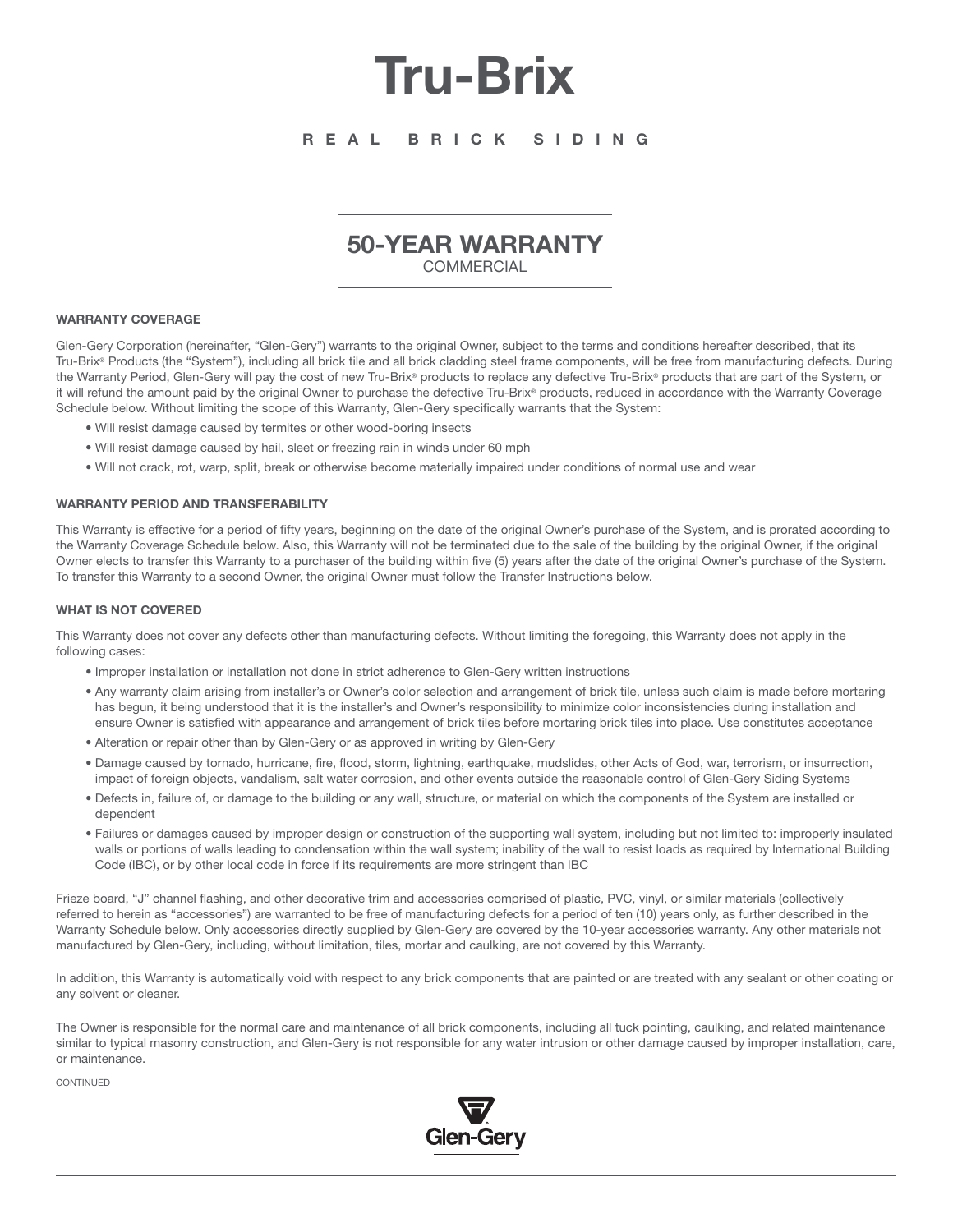#### CONTINUED FROM PAGE 1

Some fading and discoloration in the brick components is a normal and expected result due to time and exposure to the elements. This Warranty covers excessive fading or discoloration caused by manufacturing defects, as determined by Glen-Gery in its sole discretion, but Glen-Gery does not warrant against normal fading and discoloration or fading and discoloration caused by pollution, mold, mildew, fungi, or other causes beyond the reasonable control of Glen-Gery. Glen-Gery SHALL NOT BE LIABLE FOR AND HEREBY EXPRESSLY DISCLAIMS ANY CLAIMS OF DAMAGE OR PERSONAL INJURY CAUSED BY MOLD OR MILDEW.

This is a commercial Warranty applicable for Tru-Brix® components installed at commercial buildings and multi-family buildings (i.e., buildings for three or more families). Owner acknowledges that Glen-Gery Siding System's residential Warranty applies only to Tru-Brix® components installed at single-family or two-family residences and does not apply to Owner's building.

#### **LIMITED WARRANTY DISCLAIMER**

THIS WARRANTY IS MADE EXPRESSLY IN LIEU OF AND AS A REPLACEMENT OF ALL OTHER WARRANTIES, EXPRESSED OR IMPLIED, INCLUDING ALL WARRANTIES OF MERCHANTABILITY AND FITNESS FOR A PARTICULAR PURPOSE, AND OF ALL OTHER OBLIGATIONS OR LIABILITIES OF Glen-Gery. THE REMEDIES DESCRIBED IN THIS WARRANTY ARE THE ORIGINAL OWNER'S SOLE REMEDIES FOR A BREACH OF THIS WARRANTY. Glen-Gery SHALL NOT BE LIABLE FOR AND EXPRESSLY DISCLAIMS ALL LIABILITY FOR INCIDENTAL, INDIRECT, SPECIAL, AND CONSEQUENTIAL DAMAGES RESULTING FROM A BREACH OF THIS WARRANTY, INCLUDING DAMAGE TO THE OWNER'S BUILDING AND PERSONS AND PROPERTY CONTAINED THEREIN. Glen-Gery HAS NOT AUTHORIZED ANY SALES REPRESENTATIVE, DISTRIBUTOR, OR DEALER TO CHANGE OR MODIFY THIS WARRANTY IN ANY WAY, AND Glen-Gery HEREBY DISCLAIMS ANY SUCH MODIFICATION. IF ANY TERM CONTAINED IN THIS WARRANTY IS ILLEGAL OR INVALID FOR ANY REASON, THE ILLEGALITY OR INVALIDITY SHALL NOT AFFECT THE LEGALITY OR VALIDITY OF THE REMAINDER OF THIS WARRANTY. FAILURE TO REGISTER THIS WARRANTY WITH ANY STATE OR FEDERAL OFFICE SHALL NOT VOID THIS WARRANTY OR ANY OF ITS TERMS. SOME STATES DO NOT ALLOW LIMITATIONS ON INCIDENTAL AND CONSEQUENTIAL DAMAGES, SO THE ABOVE EXCLUSIONS MAY NOT APPLY TO YOU, AND YOU MAY HAVE OTHER RIGHTS NOT CONTAINED IN THIS WARRANTY THAT MAY VARY FROM STATE TO STATE.

#### **HOW TO MAKE A CLAIM UNDER THIS WARRANTY**

In the event the original Owner discovers a manufacturing defect covered by this Warranty, the original Owner must notify Glen-Gery and the selling Distributor in writing of the defect no later than ninety (90) days after the defect is discovered. The written notice must contain the following information:

- The original Owner's name, address and telephone number
- A copy of your installation contract and purchase order for the System, or other proof of the date of purchase and installation
- A detailed description of the defect and resulting damage, including photographs and drawings of the defect and damage
- Proof of ownership of the property

The notice should be sent by U.S. mail postage prepaid or be delivered to Glen-Gery at 1166 Spring Street, Wyomissing, PA 19610

Attn: President, and to the selling Distributor at \_\_\_\_\_\_\_\_\_\_\_\_\_\_\_\_\_\_\_\_\_\_\_\_\_\_\_, Attn:

If after receipt of your notice Glen-Gery determines that the brick components of the system have been impaired due to a manufacturing defect, Glen-Gery will do one of the following, as determined in its sole discretion: (a) provide replacement brick components to replace the defective components; or (b) refund the original amount paid by you to purchase the defective brick components. In the event of a replacement, this Warranty will apply to the replacement brick components for the balance of the Warranty Period in effect at the time of replacement. This Warranty does not include coverage for labor to remove or replace defective brick components.

#### **WARRANTY COVERAGE SCHEDULE**

#### **50-YEAR WARRANTY COVERAGE SCHEDULE:**

| Years after Installation | Prorated Share of Warranty Obligations |
|--------------------------|----------------------------------------|
| 0-12 Months              | $100\%$ of cost                        |
| Years 2-50               | 2% reduction each year                 |

#### **10-YEAR ACCESSORIES WARRANTY COVERAGE SCHEDULE:**

| Years after Installation | Prorated Share of Warranty Obligations |
|--------------------------|----------------------------------------|
| 0-12 Months              | $100\%$ of cost                        |
| Years 2-10               | 10% reduction each year                |